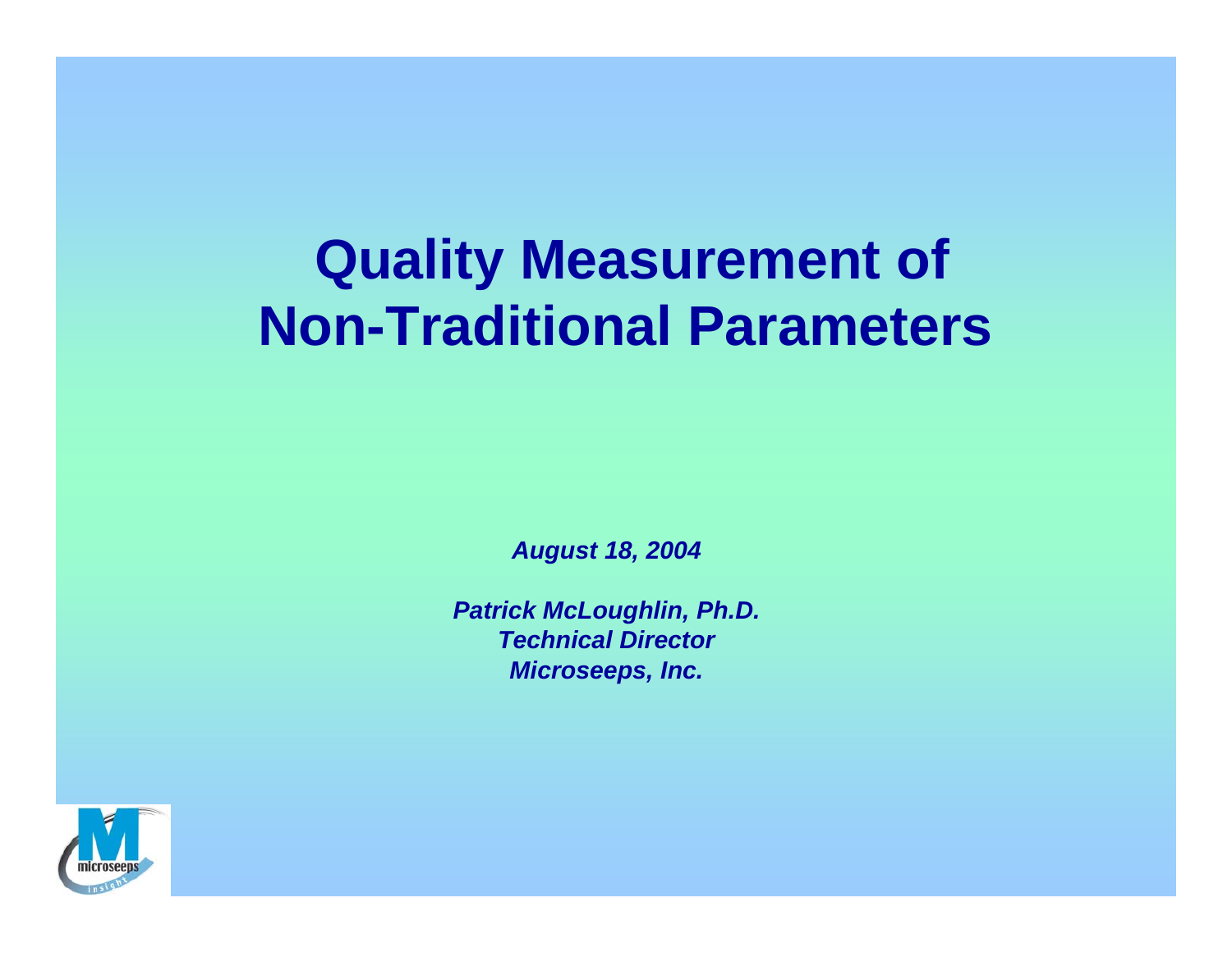## **Overview**

◆List Parameters: – Example of Use – Method QA/QC: **Applicable Unapplicable** ◆QAPP 4.0 ◆ Summary





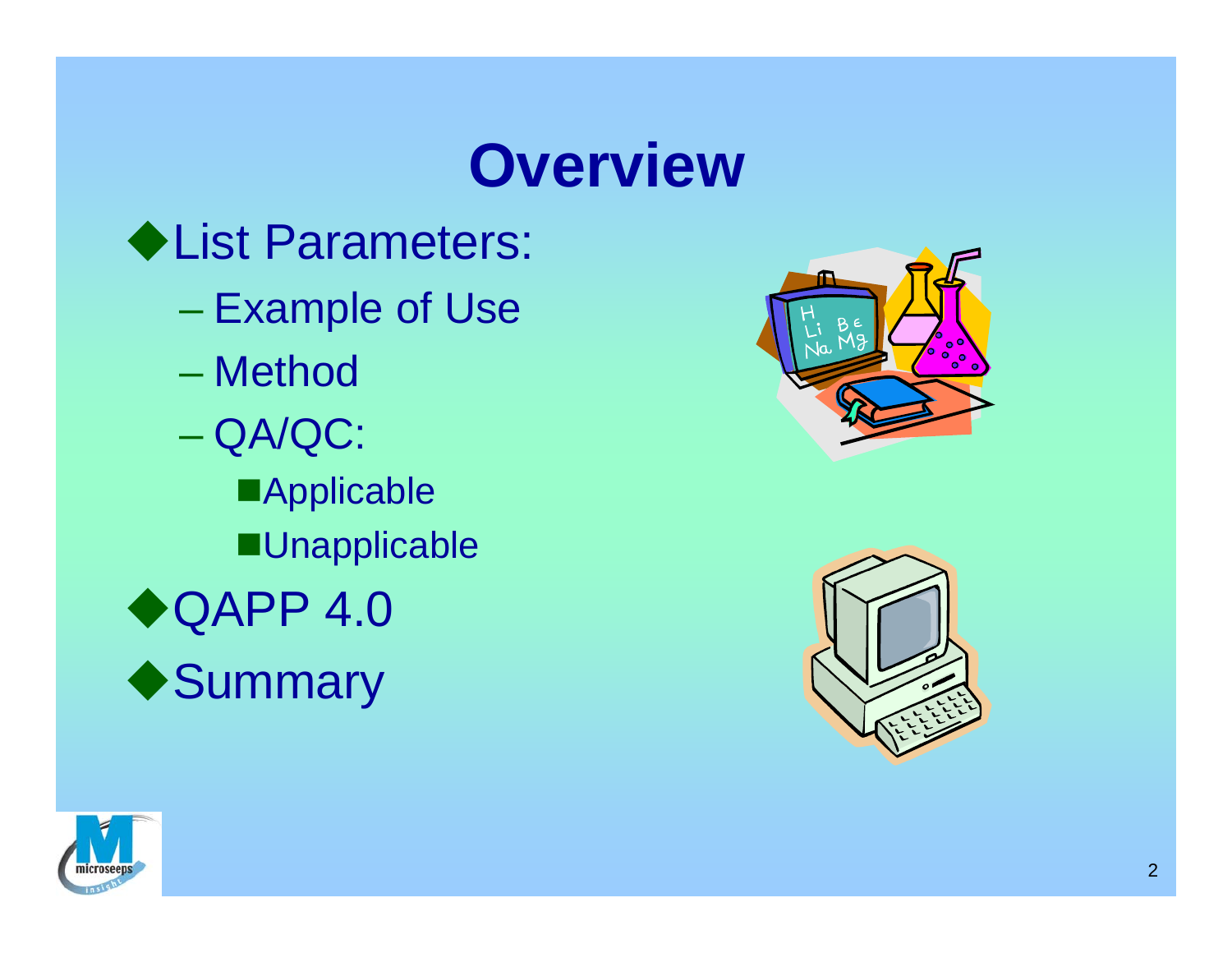### **Parameters**

◆ SVE vapors/Soil gas ◆ Dissolved gases Methane, Ethane, Ethene … – Hydrogen Acetylene 1,3 Butadiene ◆ Volatile Fatty Acids Lactic, Pyruvic, Acetic, Propionic … ◆ Ferrous and Ferric Iron

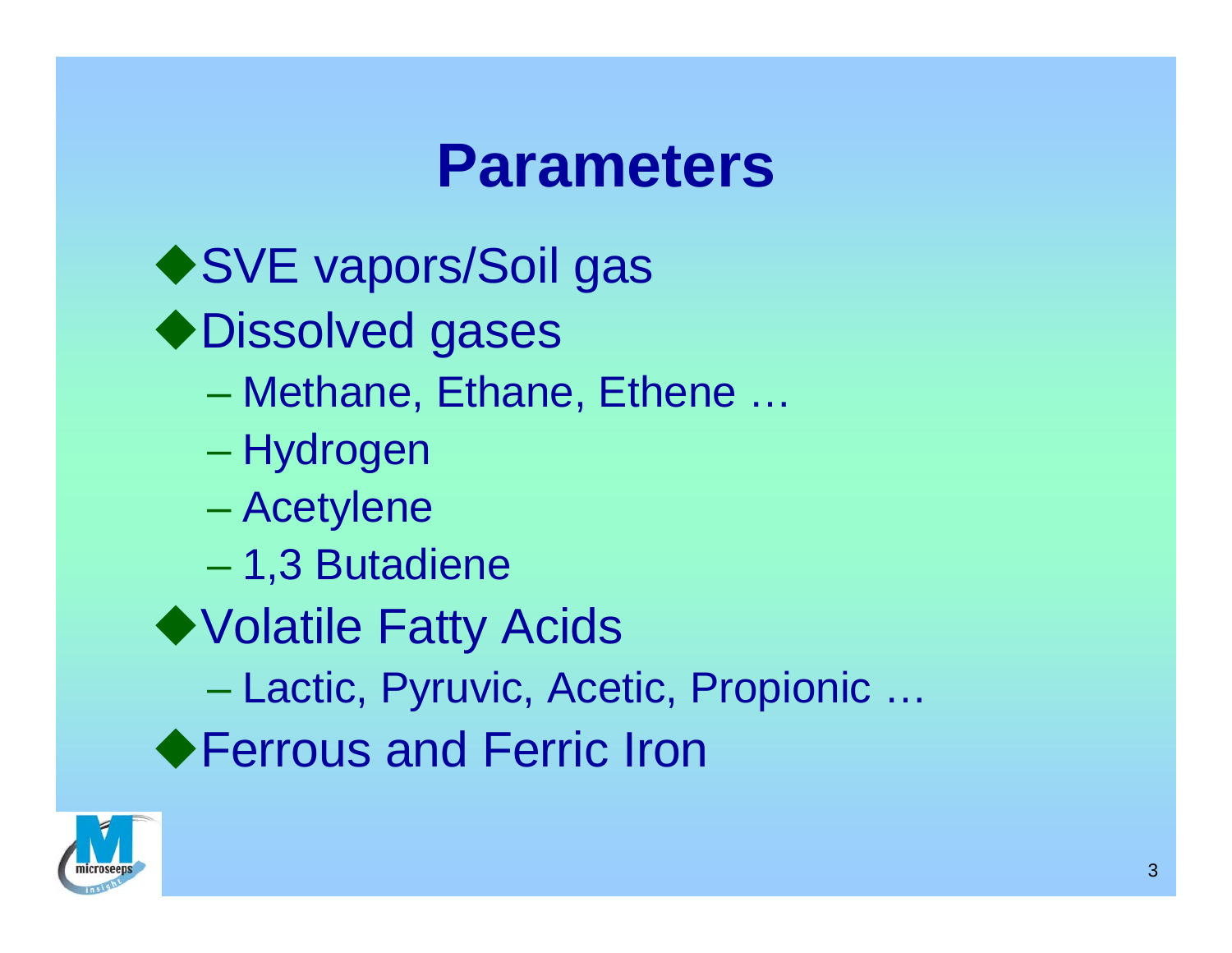# **Vapor Samples - Example**

Used to monitor a soil vapor remediation in CA.

- ◆ Contaminants: mostly PCE, minor TCE and 1,1,1-**TCA**
- ◆ Measured Extraction effectiveness
	- Allowed point-wise optimization
- ◆ Monitored Treatment effectiveness
- ◆ Number of samples: 85
- ◆ Closing soon
- ◆ \$17,000 savings in analytical
	- (Summa rental + TO14 analysis) \$300/smpl
	- Microseeps analysis \$100/smpl

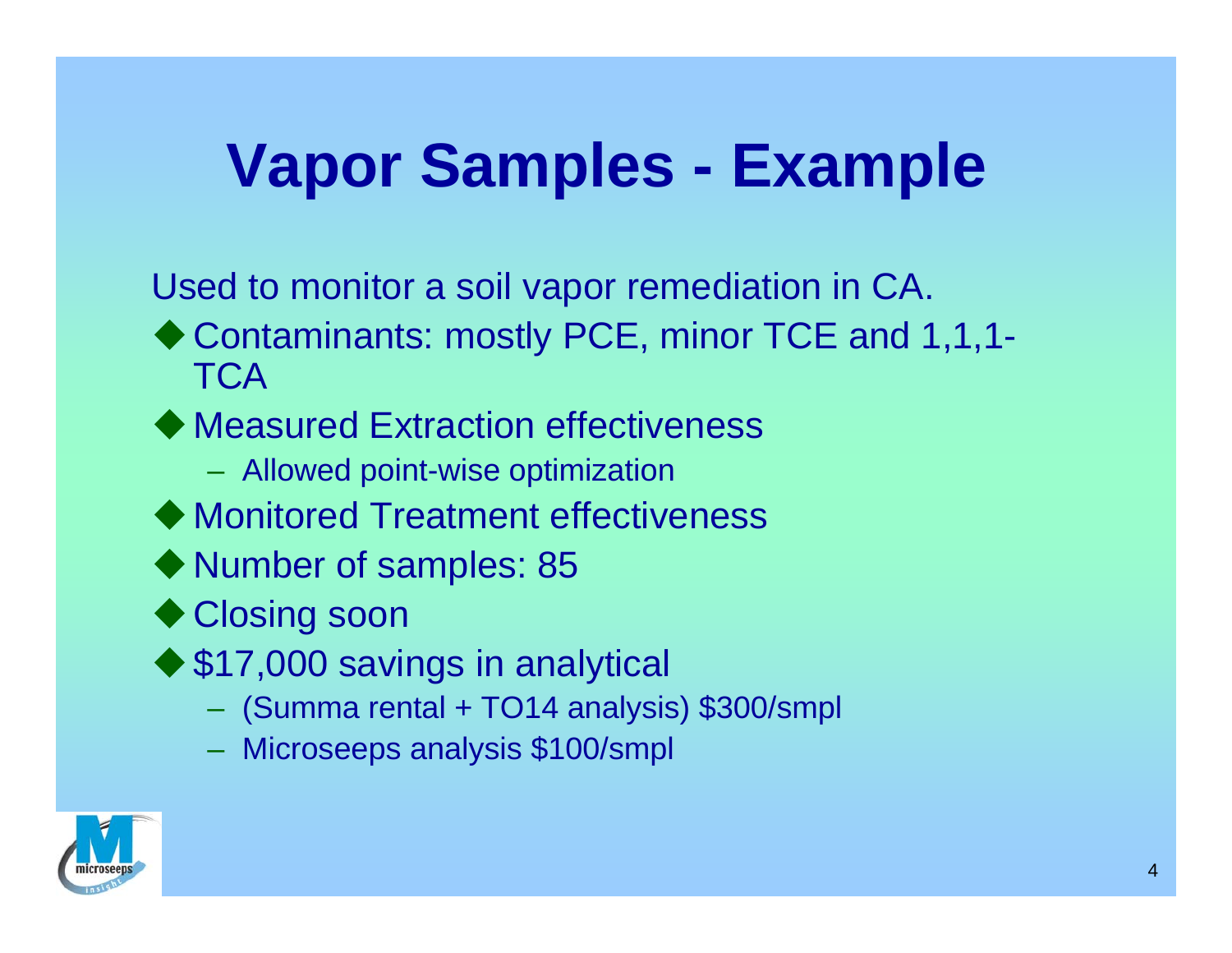# **Vapor Samples - Method**

◆ No EPA method. ◆Microseeps' AM4.02. ◆GC/ECD and GC/FID. ◆Designed using QC standards of SW846 8000. ◆ Use glass vials and autosampler equipped with sample pre-heat to desorb contaminants from sample walls.

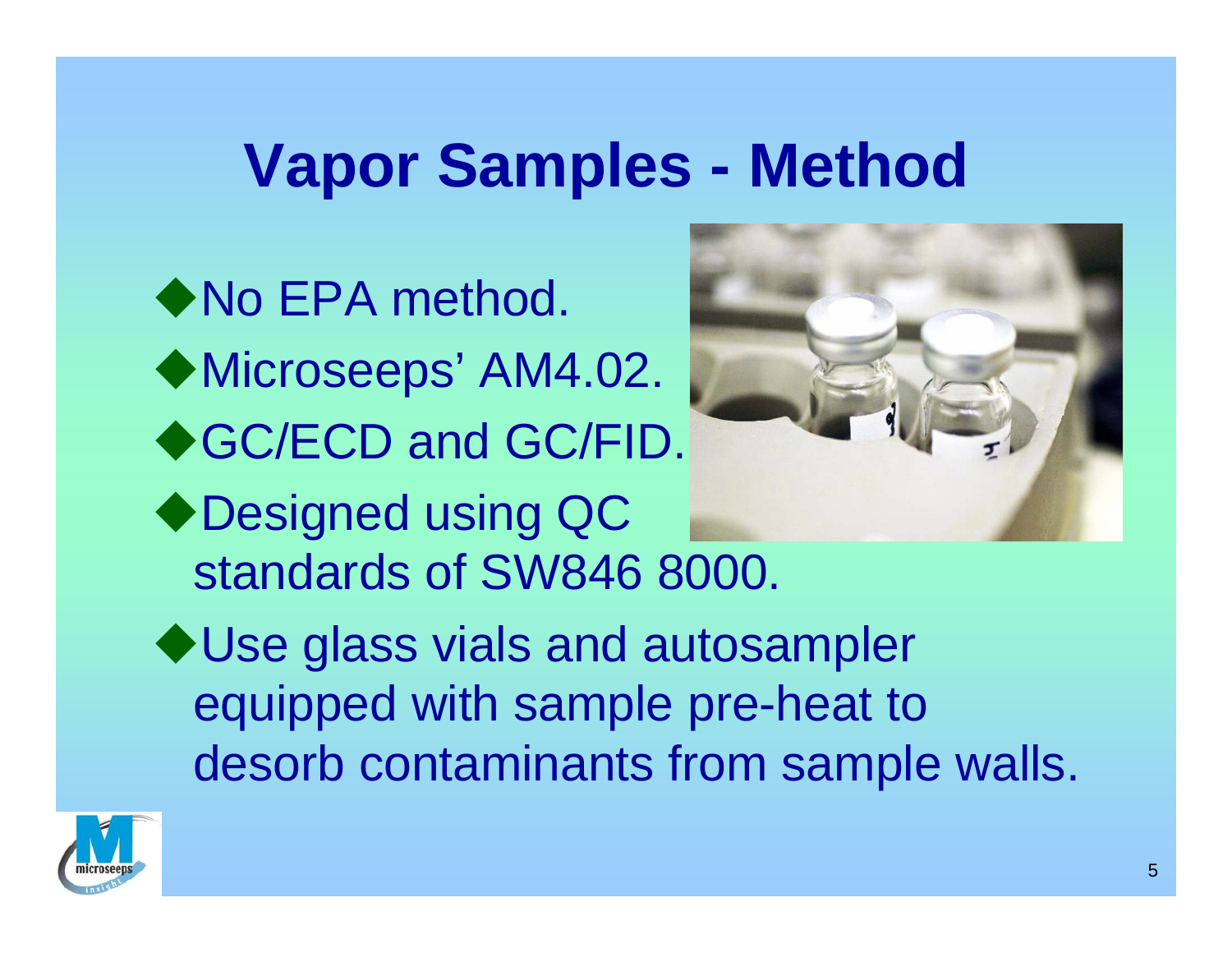# **Vapor Samples – QA/QC**

◆RSD calibration of GC/FID. Rigorous, multi-level "point-to-point" calibration of ECD. – ECD exhibits extreme non-linearity. Recoveries best with "point-to-point". ◆ Use CCV's, CCB's and second sources at 8000 recommended frequency. ◆ Can not spike, so no surrogates or MS/MSD's.

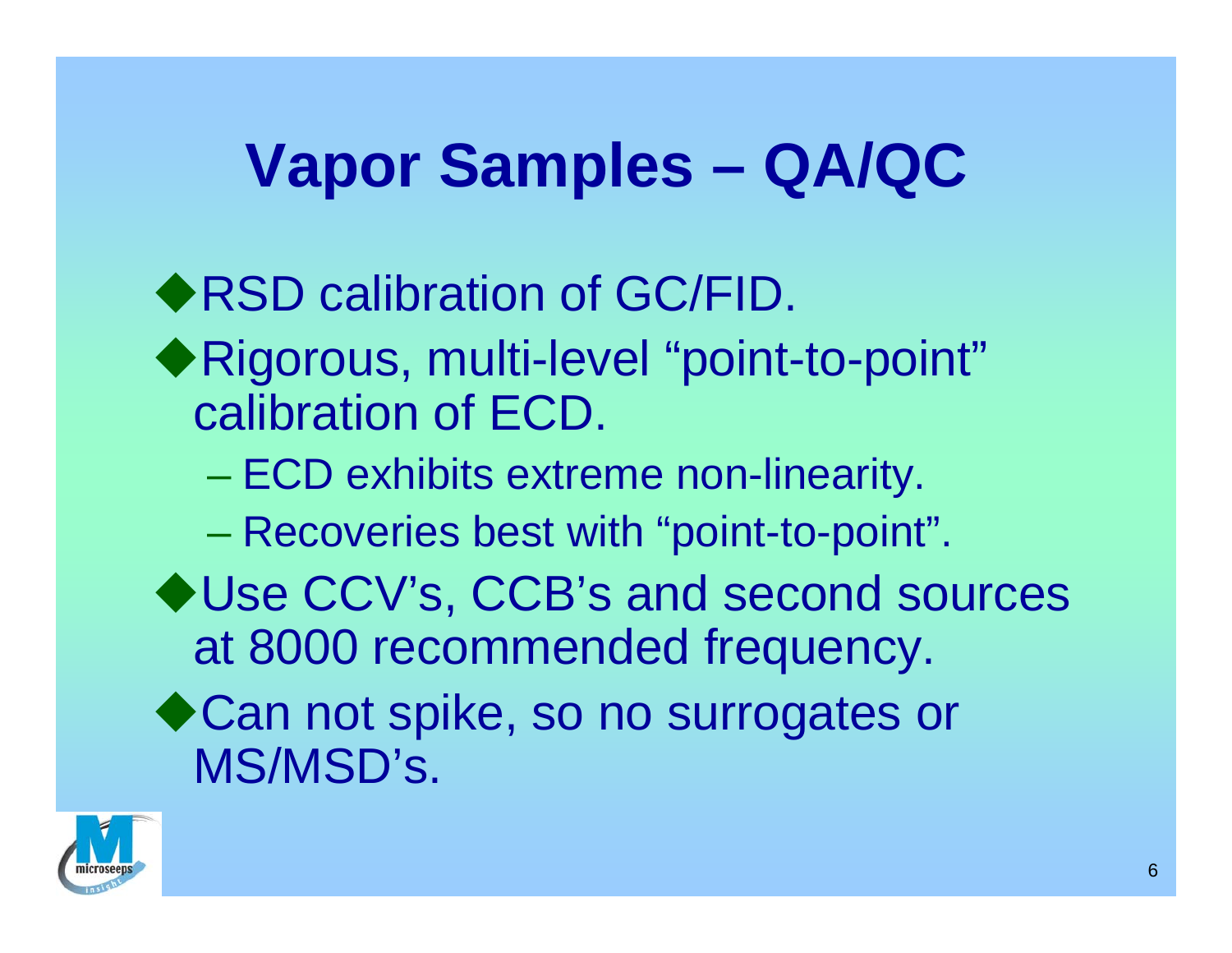# **Dissolved Gases - Example**

#### ◆ Numerous

- MEE MNA/EPR of PCE/TCE in ground water
- Methane MNA of gasoline in GW
- Hydrogen map redox zones in GW ■Our Sampling Cell
- Acetylene, Propane, Butane & Butadiene **Illron Wall treatment of GW Example 20**

◆ Low PQL for MEE means see onset of reductive dechlorination sooner.

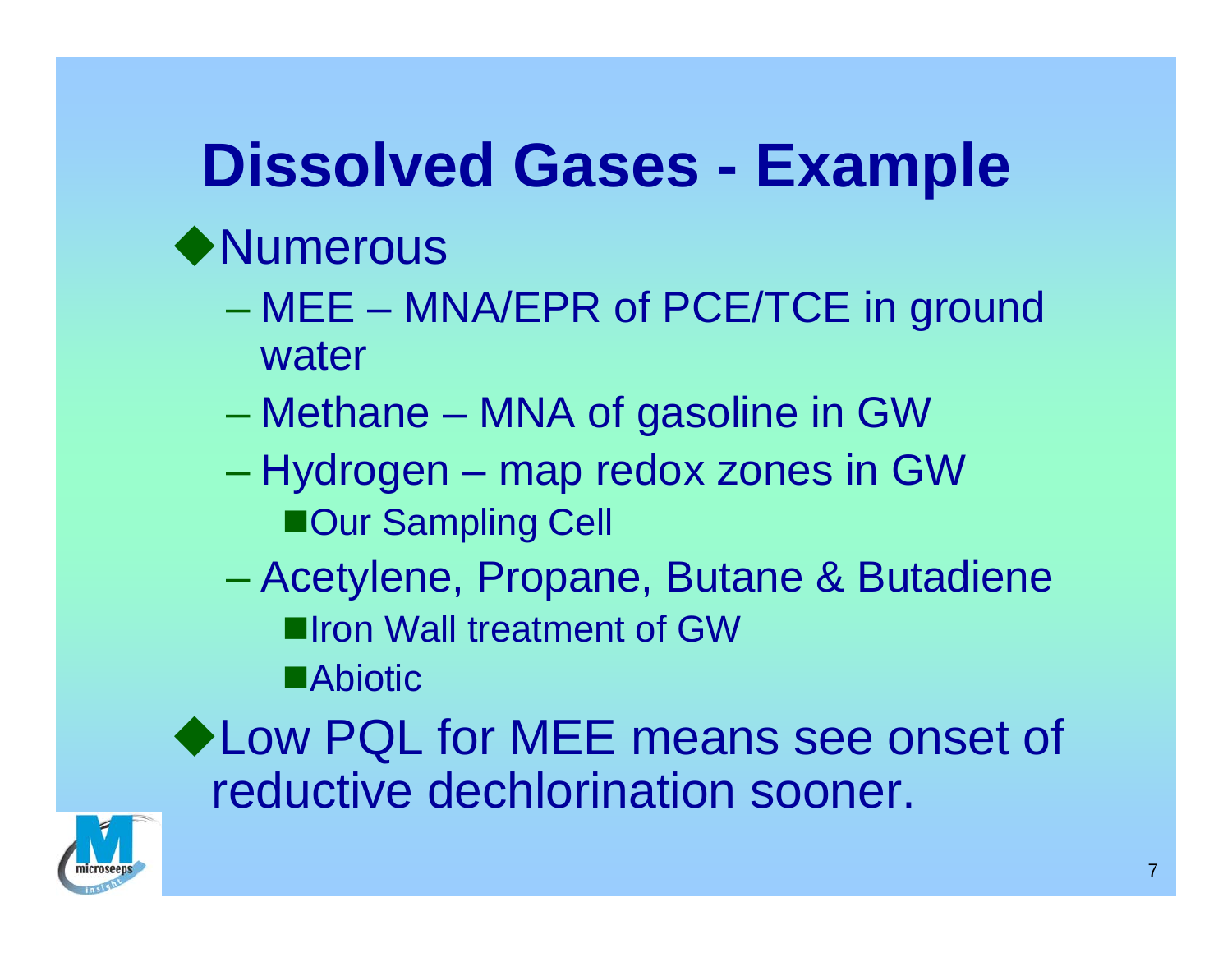#### **Dissolved Gases – Hydrogen Sampler**



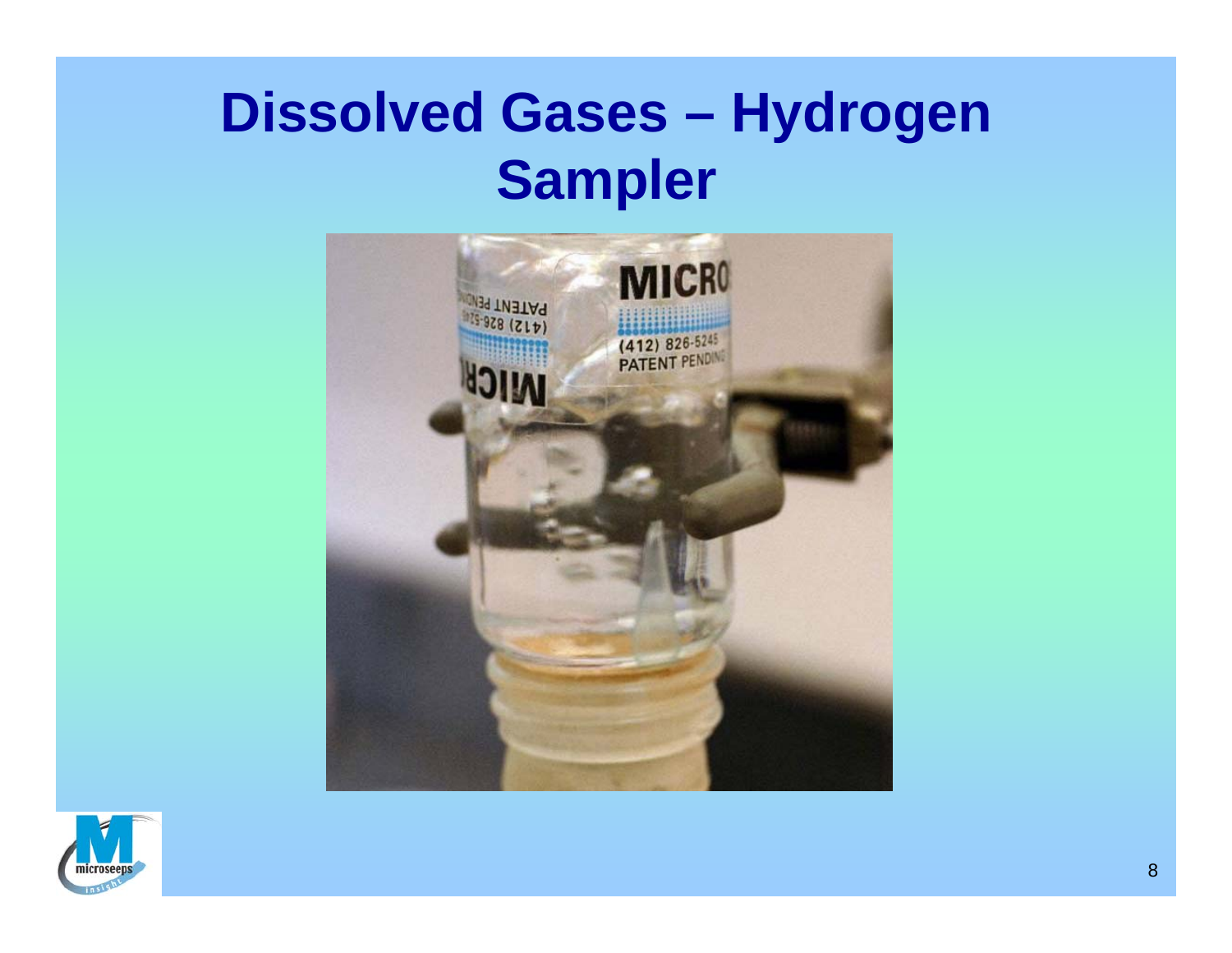### **Dissolved Gases - Method**

Dissolved gases unregulated. Microseeps AM20GAX

- If no H2: prep PM01, fill VOA vial for sampling
- If H2, sampling method SM9, no prep.



◆GC/TCD, GC/FID, GC RGD

◆ Designed using QC standards of SW846 8000.

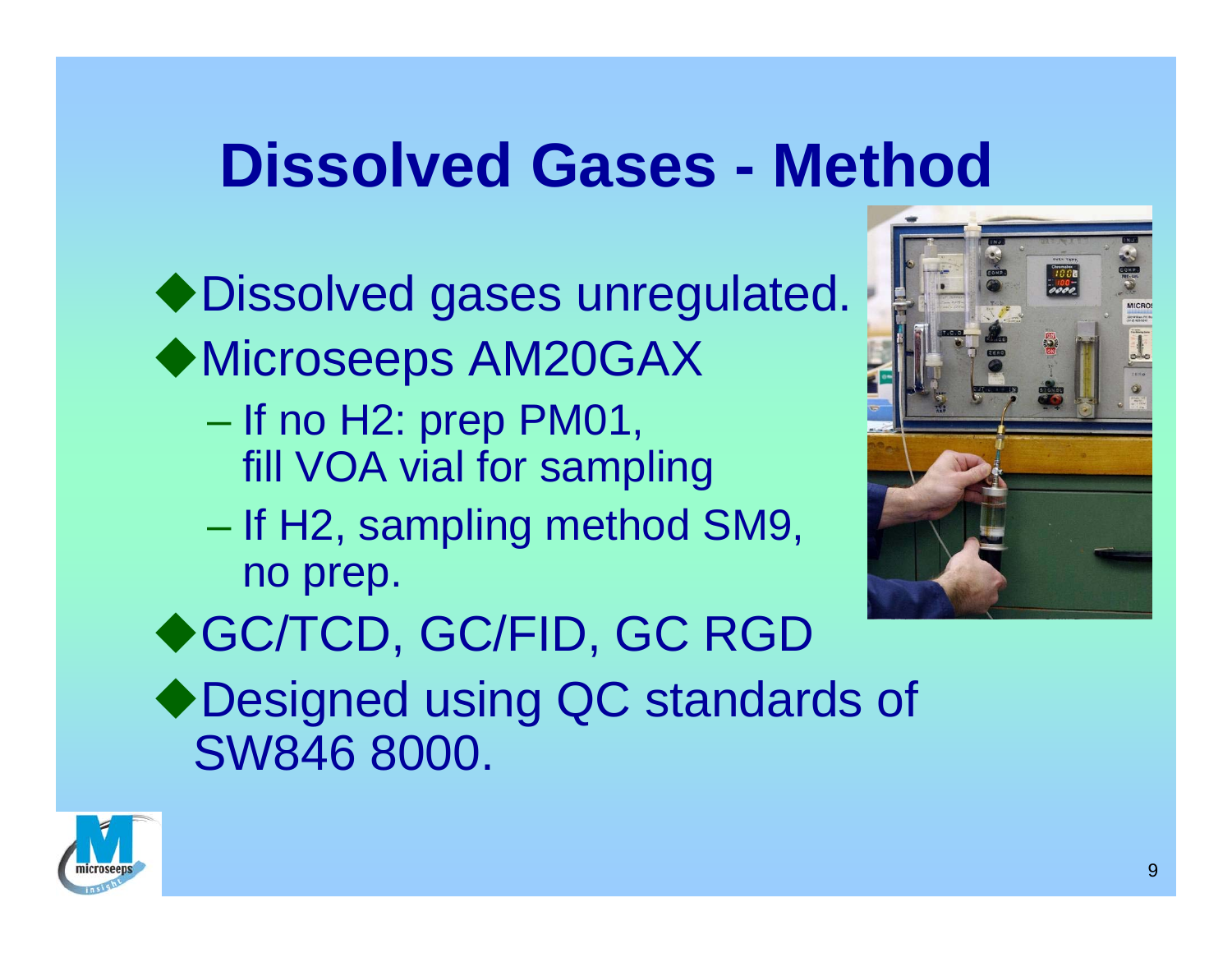### **Dissolved Gases– QA/QC**

◆ Linear calibration of all detectors.

- ◆ Use CCV's, CCB's and second sources at 8000 recommended frequency.
- ◆ Do MS/MSD on samples NOT collected for hydrogen.
- ◆ No good surrogate spike.
- ◆ For samples collected for hydrogen, matrix eliminated as part of sampling – lab can not do MS/MSD.

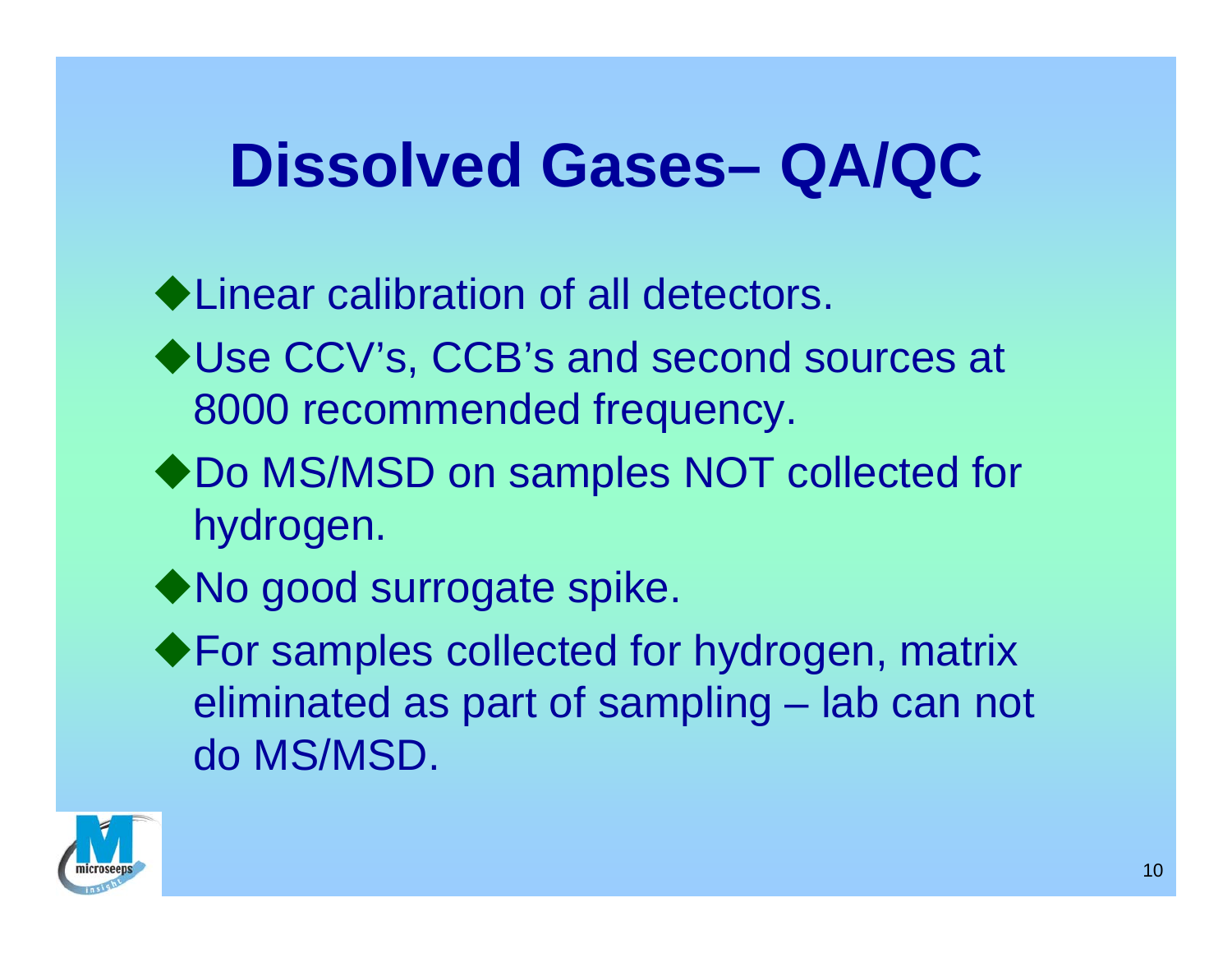# **Volatile Fatty Acids - Example**

 $\blacklozenge$  Remediating chlorinated solvents in GW.

◆ Initial Site Assessment – is there any good carbon?

- Much more sensitive than TOC.
- $-$  Speciated (VFA's are very bioavailable).
- -Monitor effectiveness of carbon substrate injections
	- Ethanol: EtOH down, acetic acid up.
		- Too quick? Need more complex substrate.
		- Too slow? Bacterial Population insufficiently active.
	- Allows delivery effectiveness assessment.
- $\blacklozenge$  Monitor throughout stimulation phase.
	- Take a VOA sample, take a VFA sample

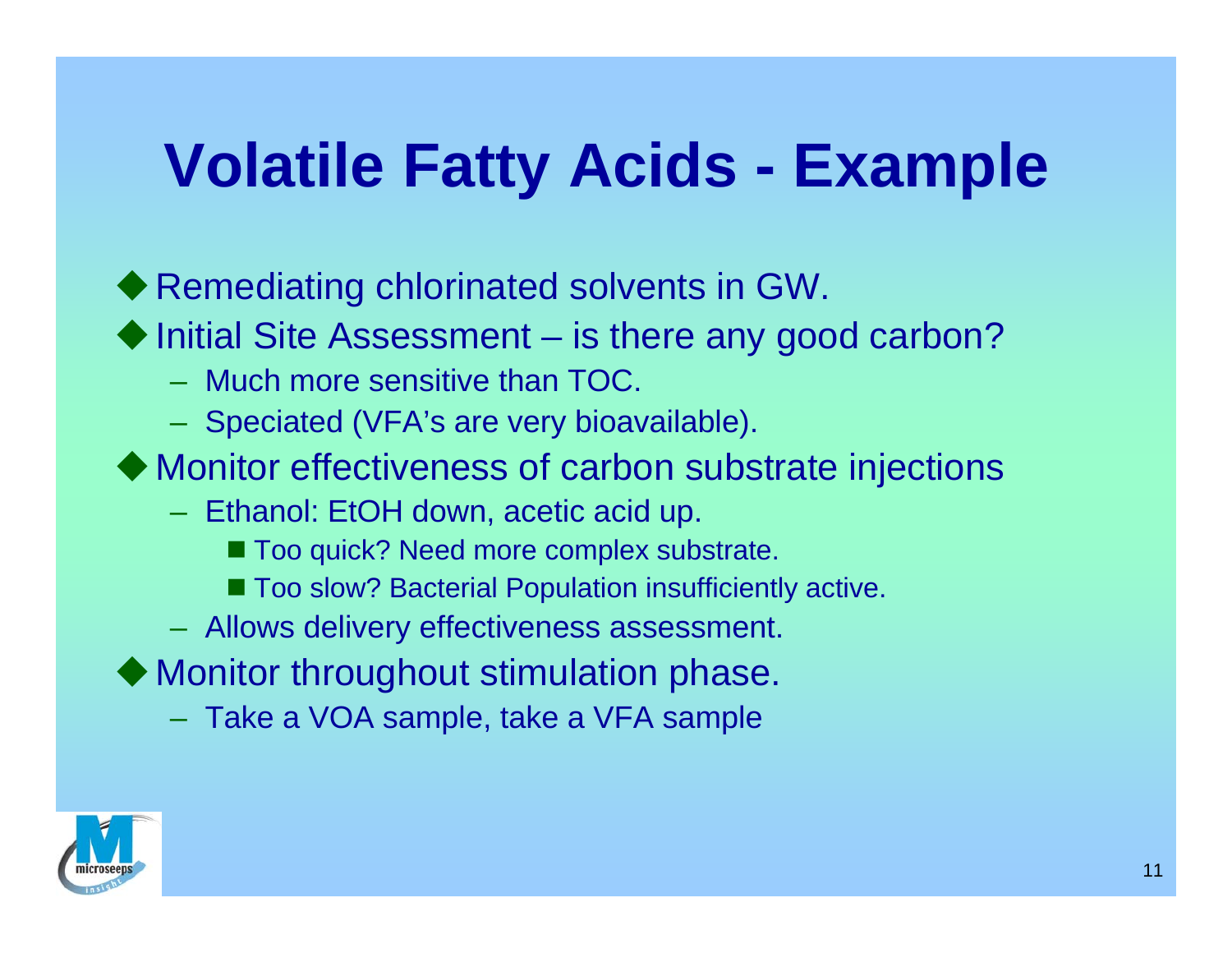# **Volatile Fatty Acids - Method**

#### VFA's unregulated (but stinky).

– Lactic

– Acetic

- Propionic
- 
- Pyruvic
- Butyric
- iso-Pentanoic
- Pentanoic
- Iso-Hexanoic
- Hexanoic
- ◆ PQL: 0.07 mg/l (0.1 for hexanoic's)
- Microseeps AM23G.
- ◆IC based with conductivity detection. ◆ Designed using QC standards of SW846 8000.

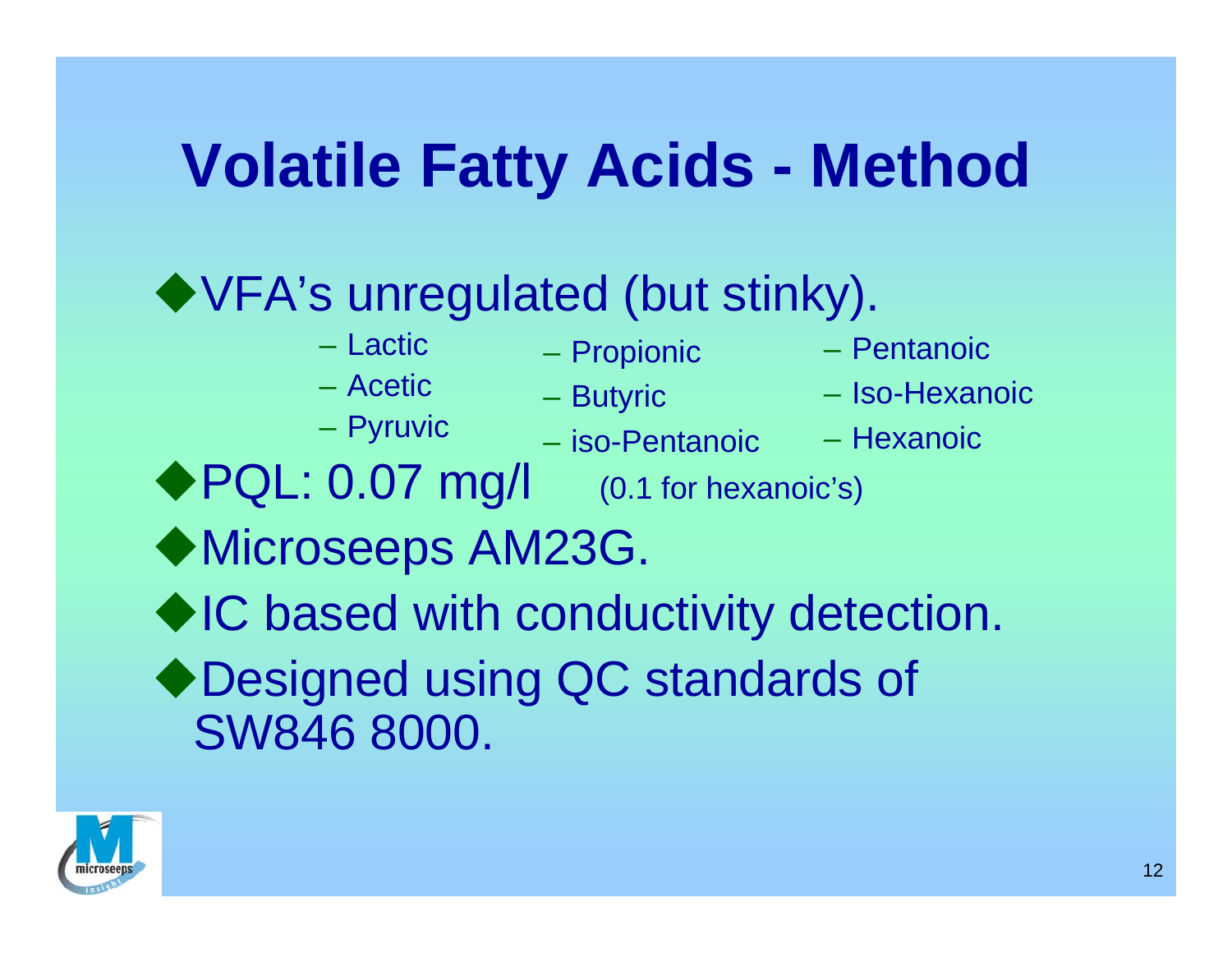# **Volatile Fatty Acids – QA/QC**

◆5 Point linear calibration. ◆ Standard SW846-8000

- CCV's.
- CCB's.
- MS/MSD's.
- No surrogate.



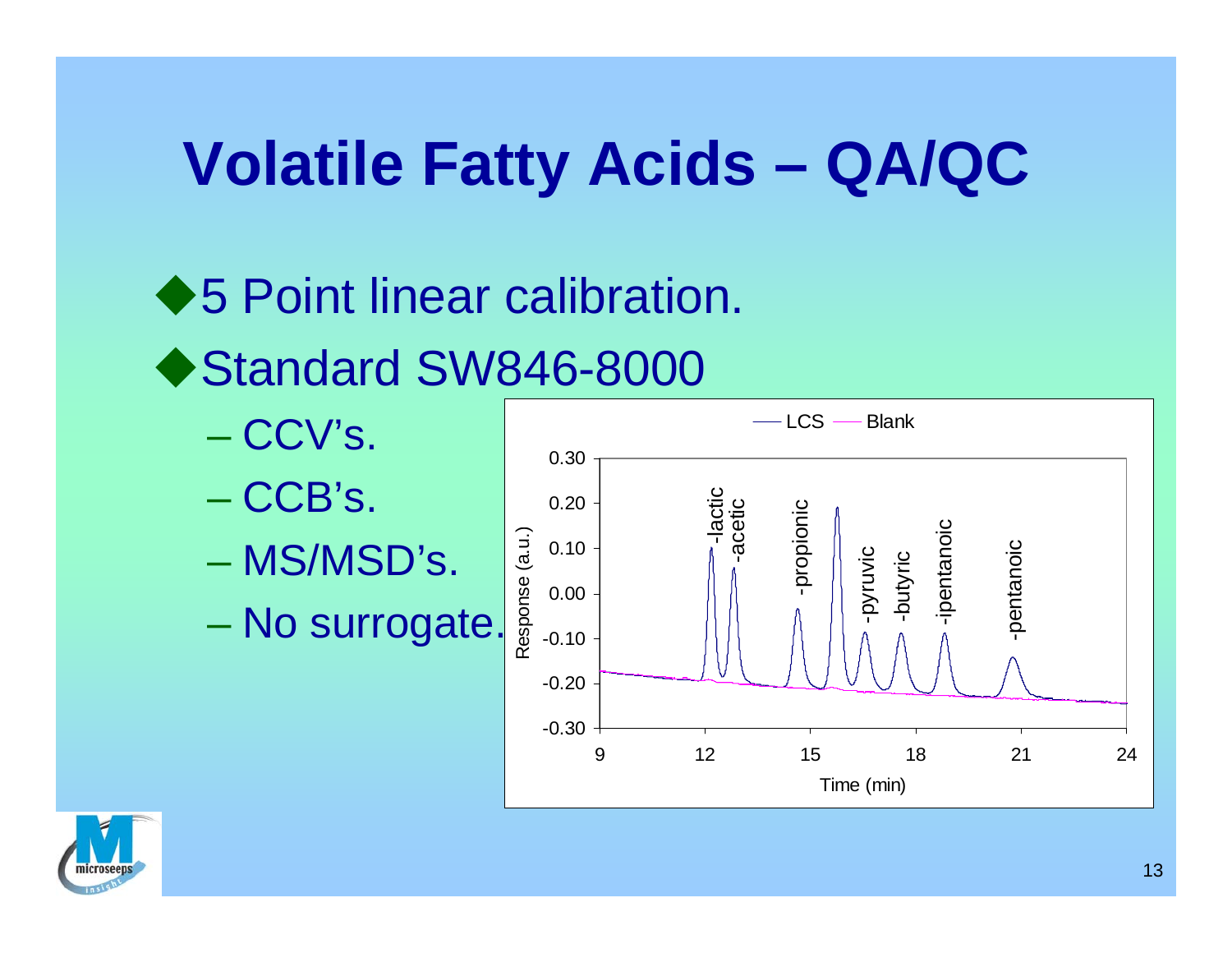# **Ferrous and Ferric Iron - Example**

#### ◆ Ferrous = Dissolved Iron

- By Conventional Wisdom
- Perfect Theory
- Problem: Oxidation of Ferrous during filtering
- Consequence: Underestimate ferrous iron concentration
- ◆ Ferrous & Ferric by IC just fill VOA vial

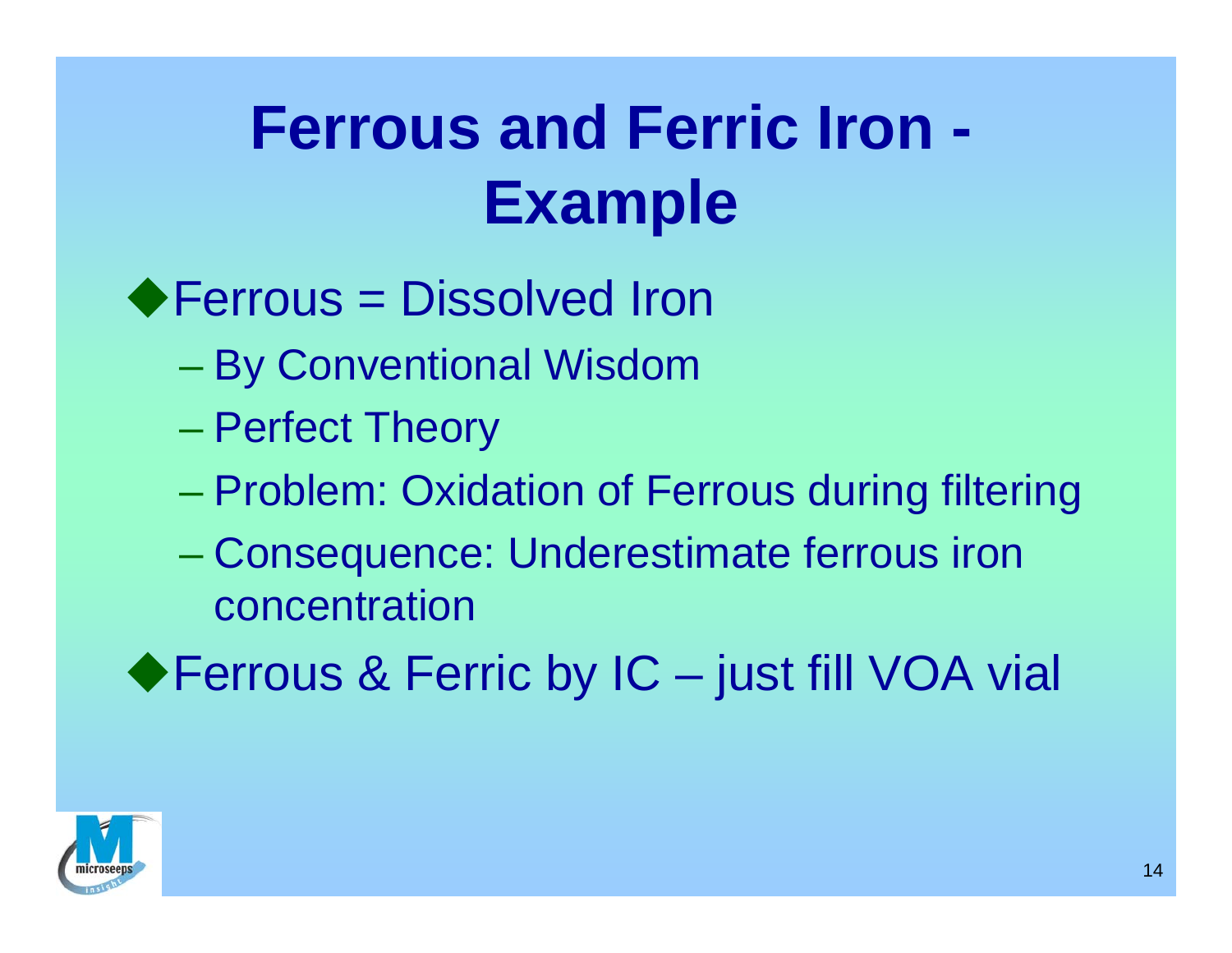# **Ferrous and Ferric Iron - Method**

- ◆ Considered "Modified" SW846-7196.  $\bigodot$ 
	- post column derivatization.
	- $\mathcal{L}_{\mathcal{A}}$ single wavelength absorption detection.
- ◆ Collect using
	- glass vial with DG septa.
	- HCI preservative.
- ◆ Gets both Ferric and Ferrous Iron

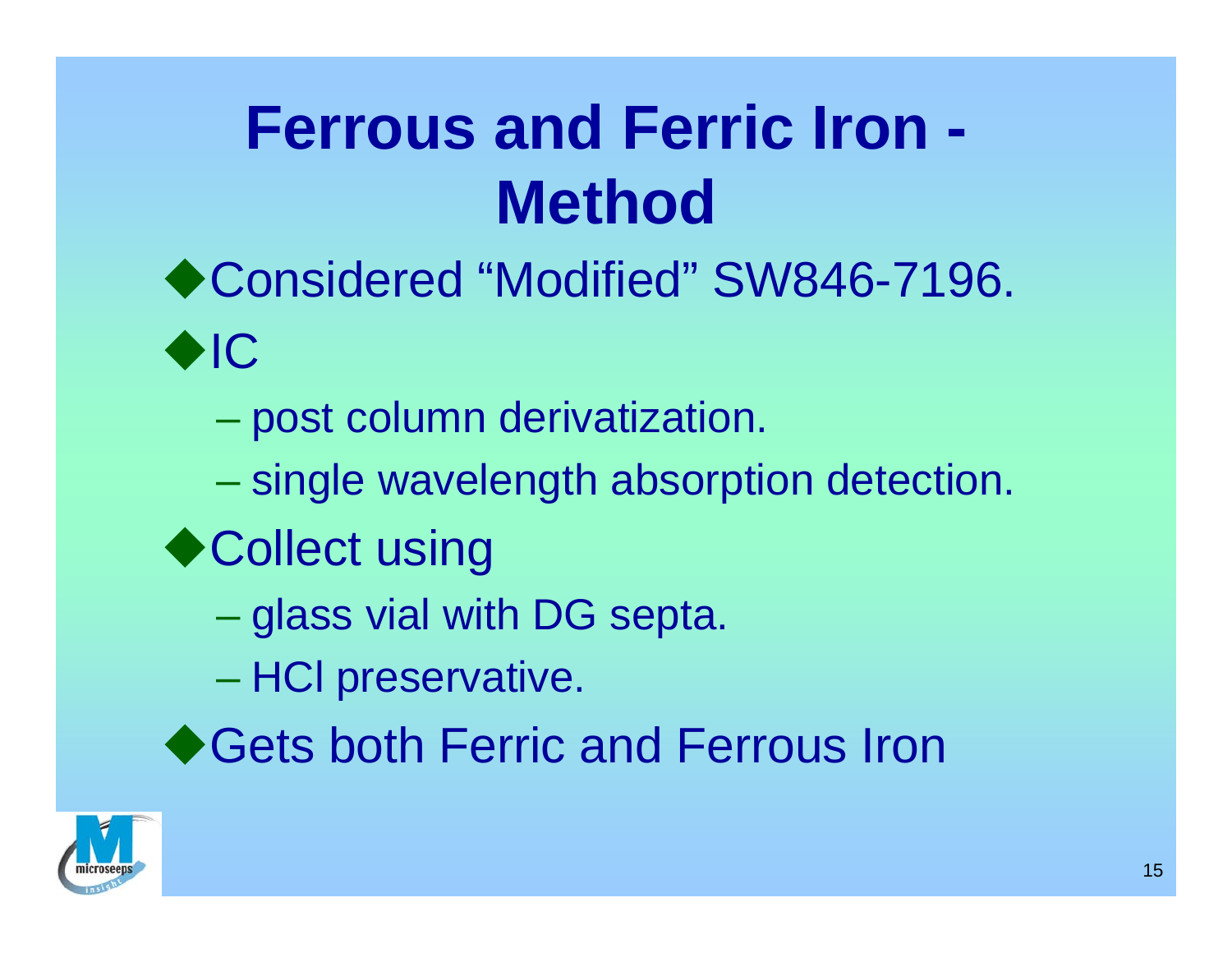# **Ferrous and Ferric Iron–QA/QC**

◆5 Point linear calibration. ◆ QA/QC according to 7196: – CCV's. – CCB's. – MS/MSD's.

No surrogate.

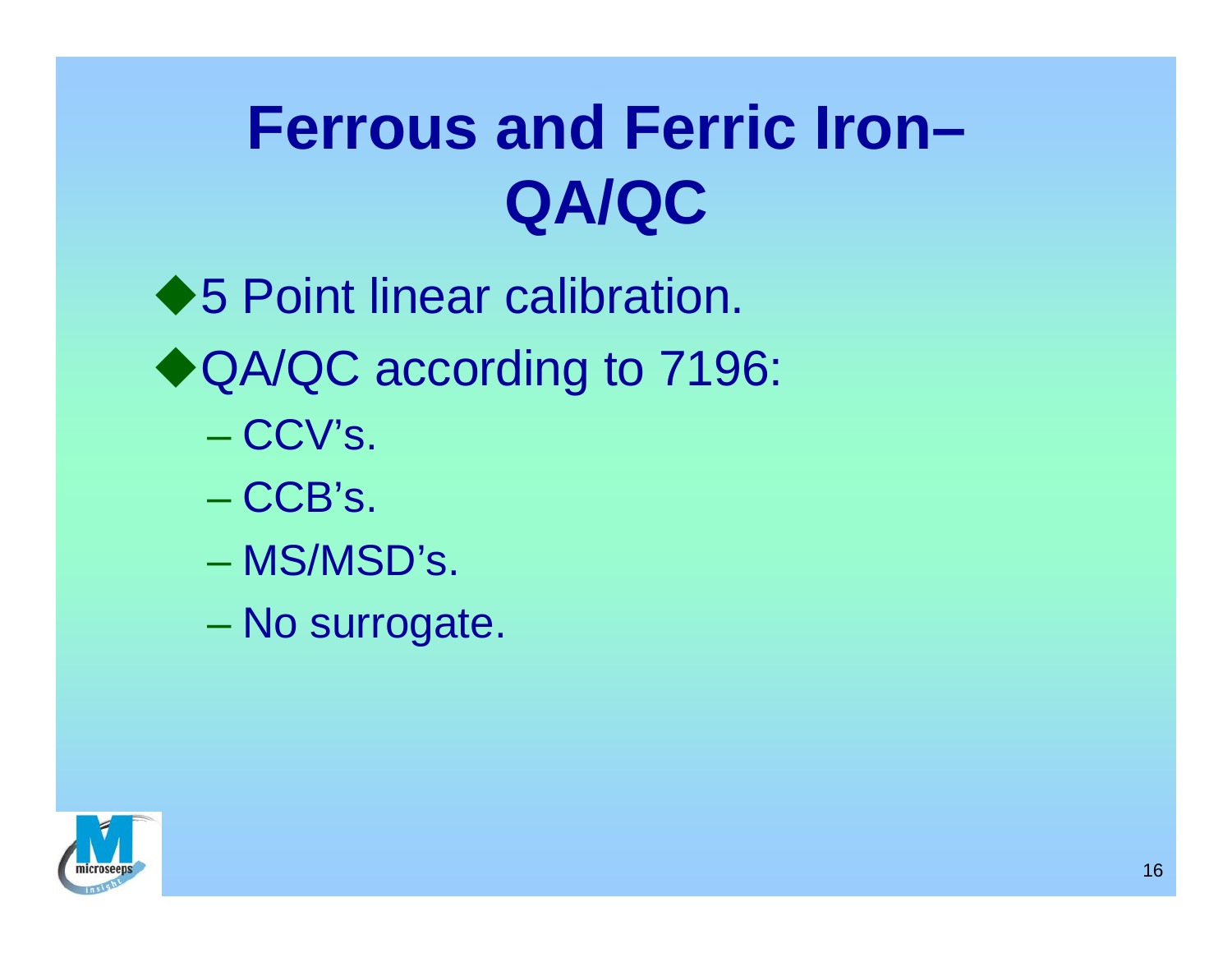# **QAPP 4.0**

◆ QAPP 4.0 does not directly address. ◆ Provide Data Pkg. w/ QA/QC and raw data. ◆ Provide

- ERPIMS "like" EDD.
- Clients preferred EDD format.
- ◆ Have Participated in Many AFCEE Projects.

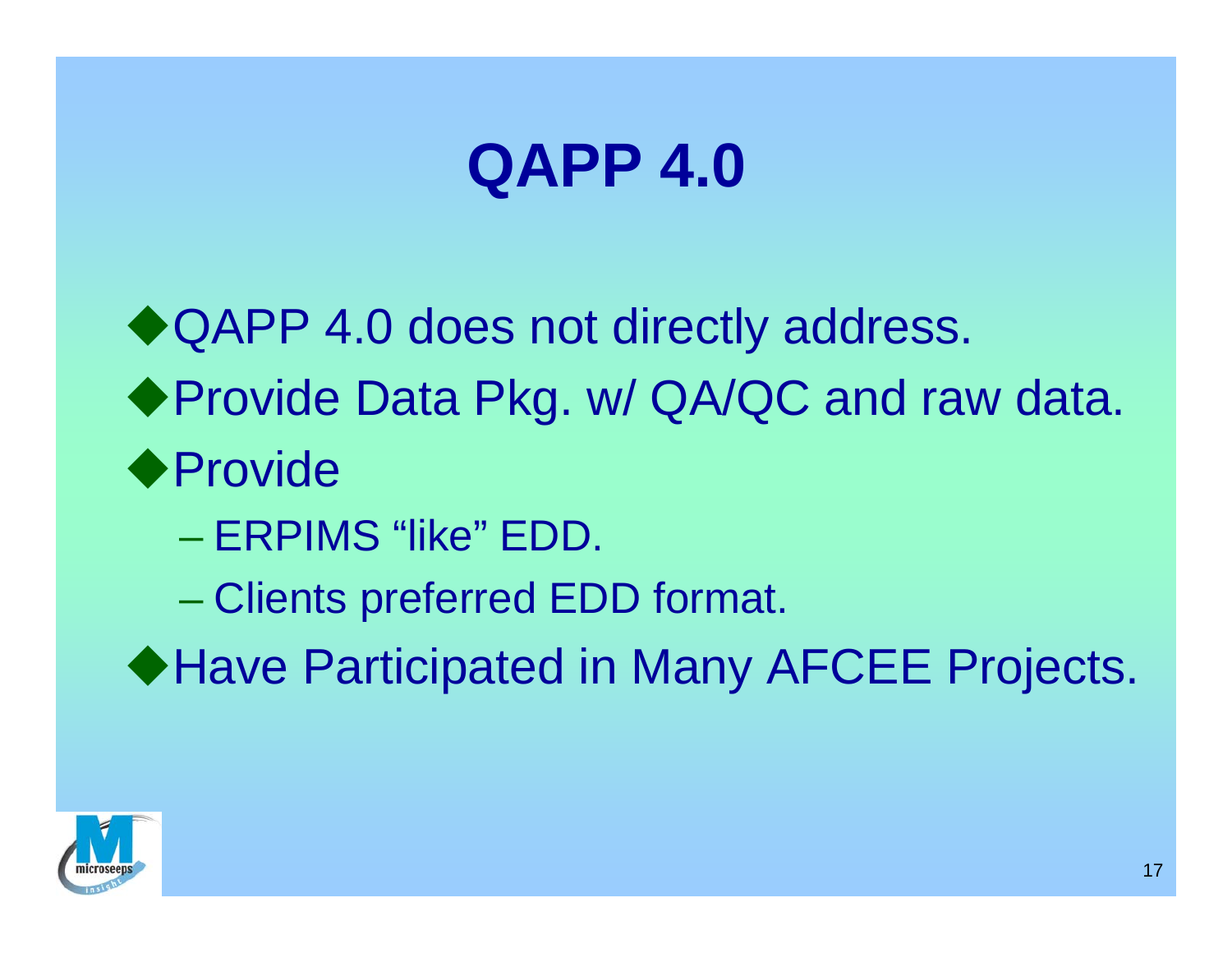# **Summary**

◆ Non-Standard Methods

- Soil Vapor Extraction/Vapor Intrusion.
- Dissolved Gases.
- Volatile Fatty Acids.
- Ferrous and Ferric Iron.
- ◆Documented
	- Procedure.
	- Quality Control.
- ◆EDD support.
- ◆AFCEE experience.